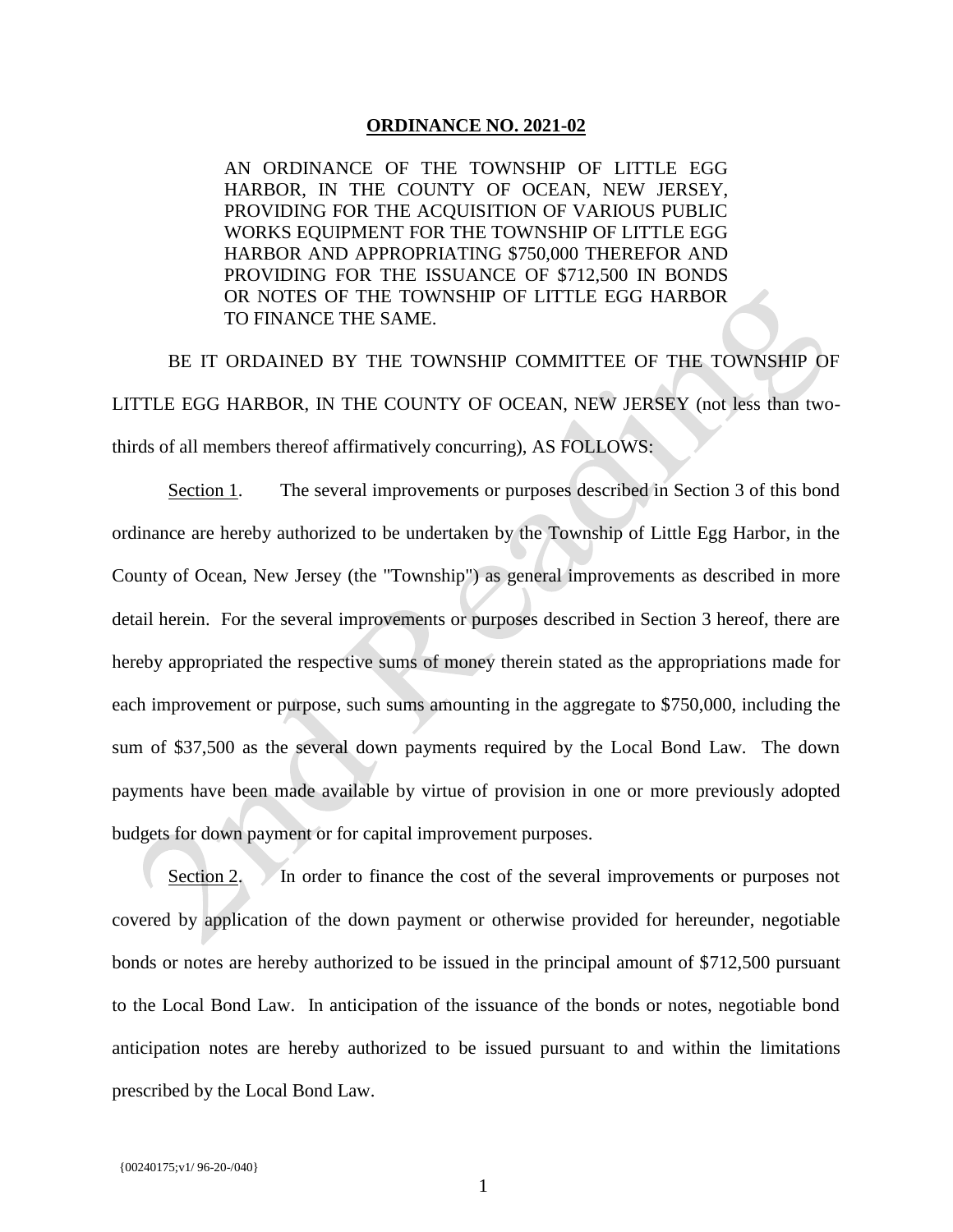Section 3. (a) The improvements hereby authorized to be undertaken consist of the acquisition of various public works equipment for the Township, including, but not limited to, two (2) side-loader garbage trucks, a pickup truck, a field mower and an enclosed utility trailer, together with all purposes necessary, incidental or appurtenant thereto, all as shown on and in accordance with plans, specifications or requisitions therefor on file with or through the Township Chief Financial Officer, as finally approved by the governing body of the Township.

(b) The estimated maximum amount of bonds or notes to be issued for the several improvements or purposes is as stated in Section 2 hereof.

(c) The estimated cost of the several improvements or purposes is equal to the amount of the appropriation herein made therefor.

Section 4. All bond anticipation notes issued hereunder shall mature at such times as may be determined by the chief financial officer; provided that no note shall mature later than one year from its date. The notes shall bear interest at such rate or rates and be in such form as may be determined by the chief financial officer. The chief financial officer shall determine all matters in connection with notes issued pursuant to this bond ordinance, and the chief financial officer's signature upon the notes shall be conclusive evidence as to all such determinations. All notes issued hereunder may be renewed from time to time subject to the provisions of N.J.S.A. 40A:2-8.1. The chief financial officer is hereby authorized to sell part or all of the notes from time to time, at not less than par and accrued interest, at public or private sale and to deliver them to the purchasers thereof upon receipt of payment of the purchase price plus accrued interest from their dates to the date of delivery thereof. The chief financial officer is directed to report in writing to the governing body at the meeting next succeeding the date when any sale or delivery of the notes pursuant to this bond ordinance is made. Such report must include the amount, the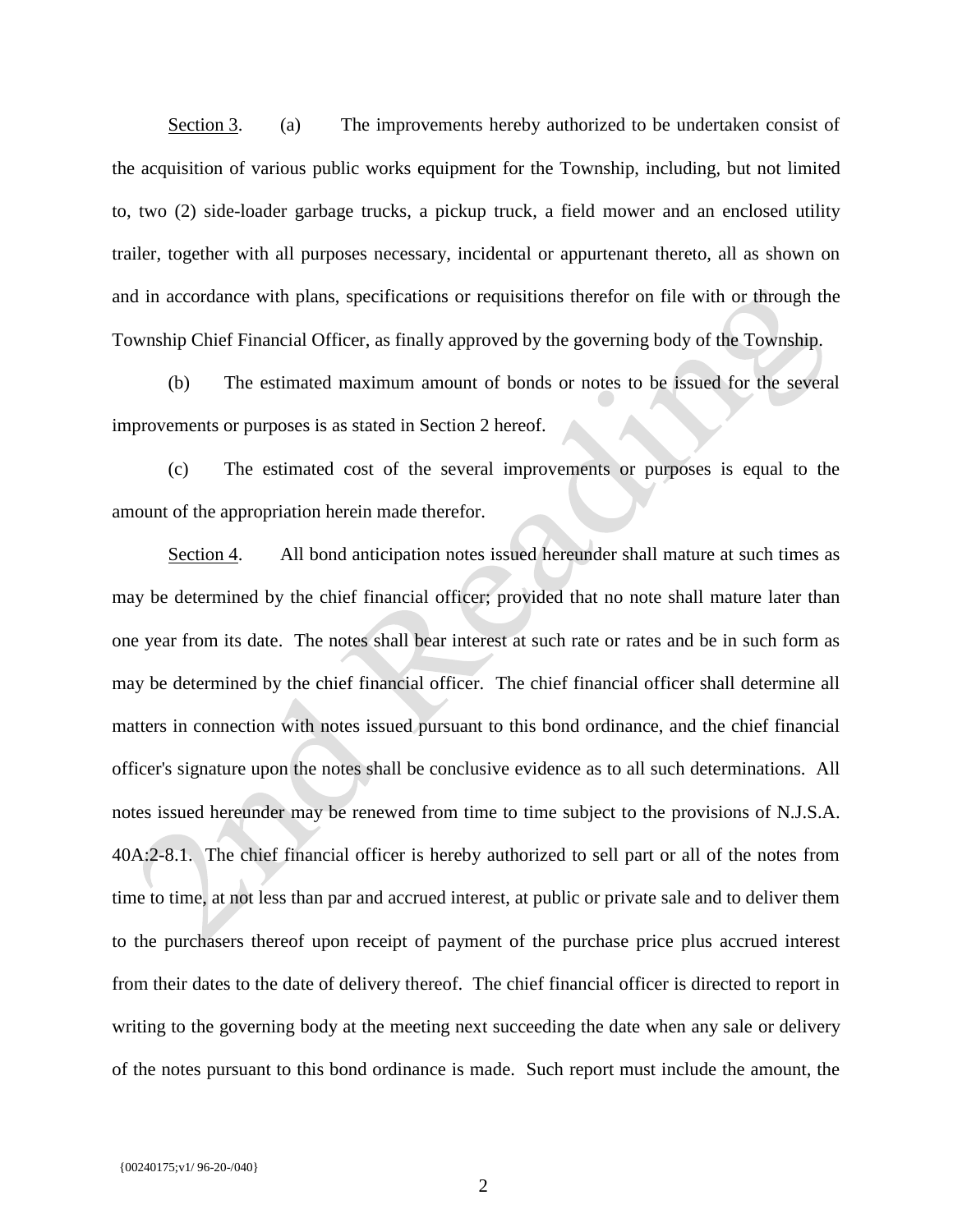description, the interest rate and the maturity schedule of the notes sold, the price obtained and the name of the purchaser.

Section 5. The capital budget or temporary capital budget (as applicable) of the Township is hereby amended to conform with the provisions of this bond ordinance to the extent of any inconsistency herewith. In the event of any such inconsistency and amendment, the resolution in the form promulgated by the Local Finance Board showing full detail of the amended capital budget or amended temporary capital budget (as applicable) and capital program as approved by the Director of the Division of Local Government Services is on file with the Township Clerk and is available there for public inspection.

Section 6. The following additional matters are hereby determined, declared, recited and stated:

(a) The improvements or purposes described in Section 3 of this bond ordinance are not a current expense and are improvements or purposes that the Township may lawfully undertake as general capital improvements, and no part of the cost thereof has been or shall be specially assessed on property specially benefited thereby.

(b) The average period of usefulness of the several improvements or purposes, computed on the basis of the respective amounts or obligations authorized for each improvement or purpose and the reasonable life thereof within the limitations of the Local Bond Law, is 9.33 years.

(c) The Supplemental Debt Statement required by the Local Bond Law has been duly prepared and filed in the office of the Clerk, and a complete executed duplicate thereof has been filed in the office of the Director of the Division of Local Government Services in the Department of Community Affairs of the State of New Jersey. Such statement shows that the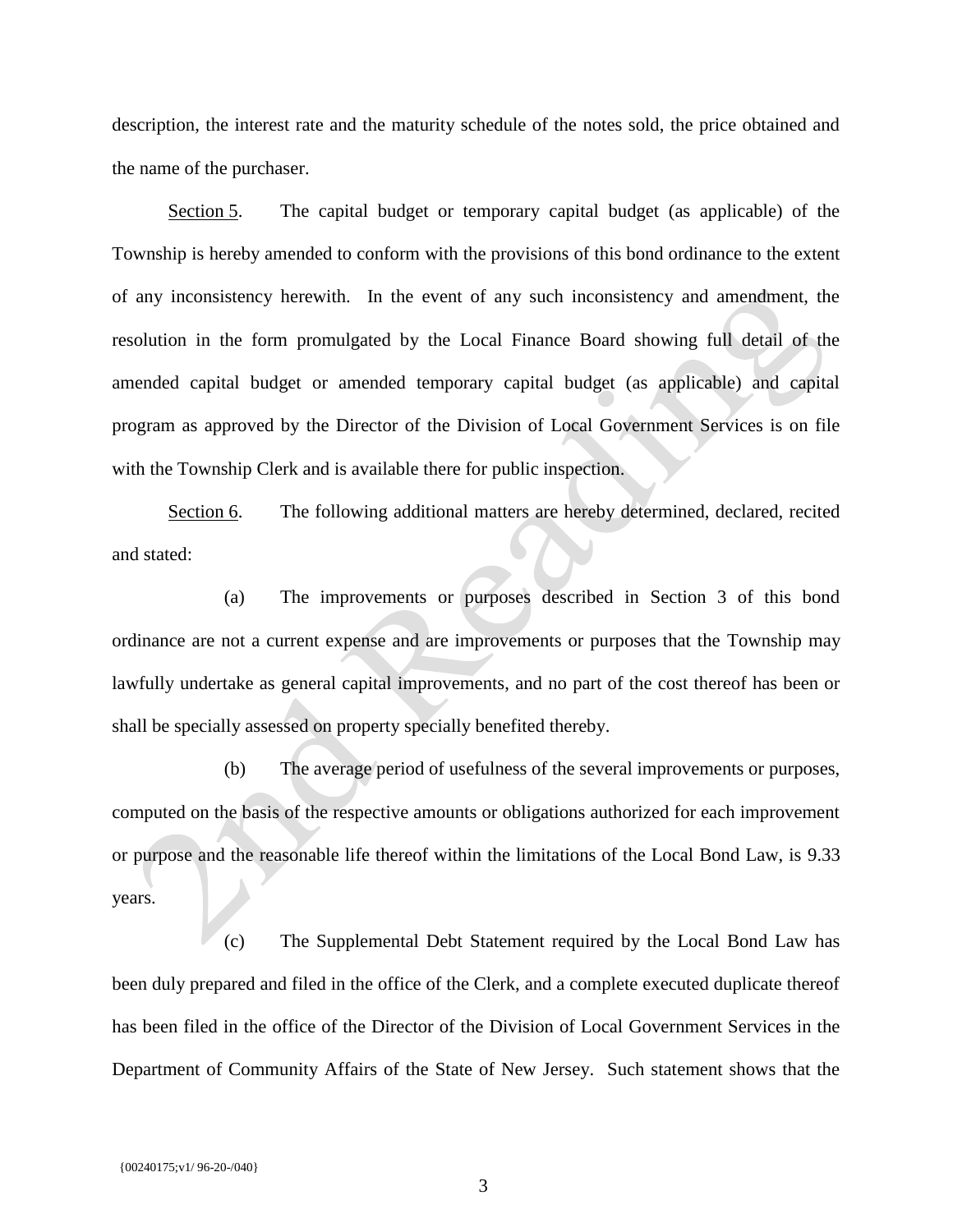gross debt of the Township as defined in the Local Bond Law is increased by the authorization of the bonds and notes provided in this bond ordinance by \$712,500, and the obligations authorized herein will be within all debt limitations prescribed by that Law.

(d) An aggregate amount not exceeding \$37,500 for items of expense listed in and permitted under N.J.S.A. 40A:2-20 is included in the estimated cost indicated herein for the several improvements or purposes.

(e) The Township reasonably expects to commence the acquisition and/or construction of the several improvements or purposes described in Section 3 hereof, and to advance all or a portion of the costs in respect thereof, prior to the issuance of bonds or notes hereunder. To the extent such costs are advanced, the Township further reasonably expects to reimburse such expenditures from the proceeds of the bonds or notes authorized by this bond ordinance, in an aggregate amount not to exceed the amount of bonds or notes authorized in Section 2 hereof.

Section 7. Any grant moneys received for the purposes described in Section 3 hereof shall be applied either to direct payment of the cost of the improvements or to payment of the obligations issued pursuant to this bond ordinance. The amount of obligations authorized hereunder shall be reduced to the extent that such funds are so used.

Section 8. The full faith and credit of the Township is hereby pledged to the punctual payment of the principal of and the interest on the obligations authorized by this bond ordinance. The obligations shall be direct, unlimited obligations of the Township, and the Township shall be obligated to levy ad valorem taxes upon all the taxable real property within the Township for the payment of the obligations and the interest thereon without limitation of rate or amount.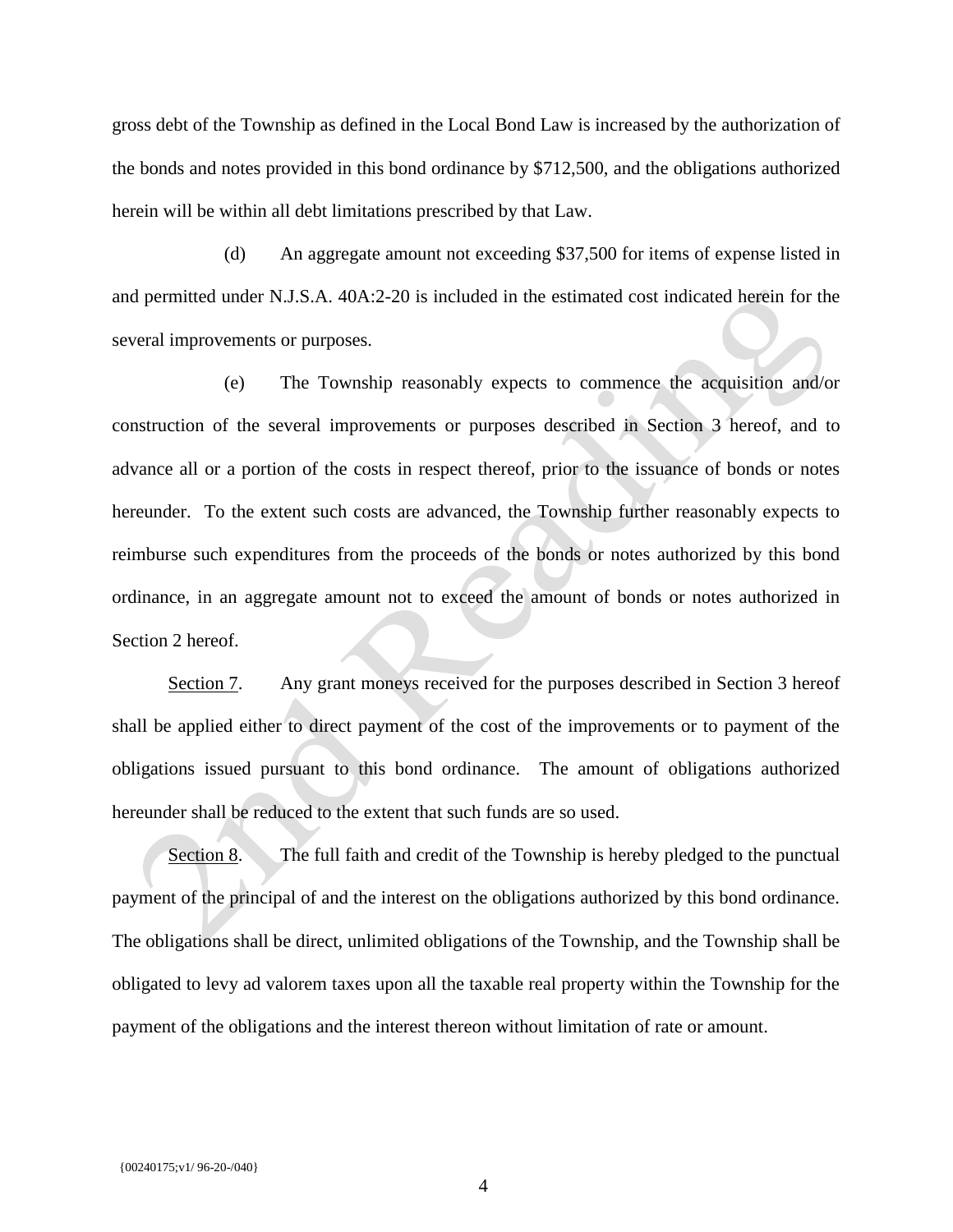Section 9. The Township hereby covenants to take any action necessary or refrain from taking such action in order to preserve the tax-exempt status of the bonds and notes authorized hereunder as is or may be required under the Internal Revenue Code of 1986, as amended, and the regulations promulgated thereunder (the "Code"), including compliance with the Code with regard to the use, expenditure, investment, timely reporting and rebate of investment earnings as may be required thereunder.

Section 10. To the extent that any previous ordinance or resolution is inconsistent herewith or contradictory hereto, said ordinance or resolution is hereby repealed or amended to the extent necessary to make it consistent herewith.

Section 11. This bond ordinance shall take effect 20 days after the first publication thereof after final adoption, as provided by the Local Bond Law.